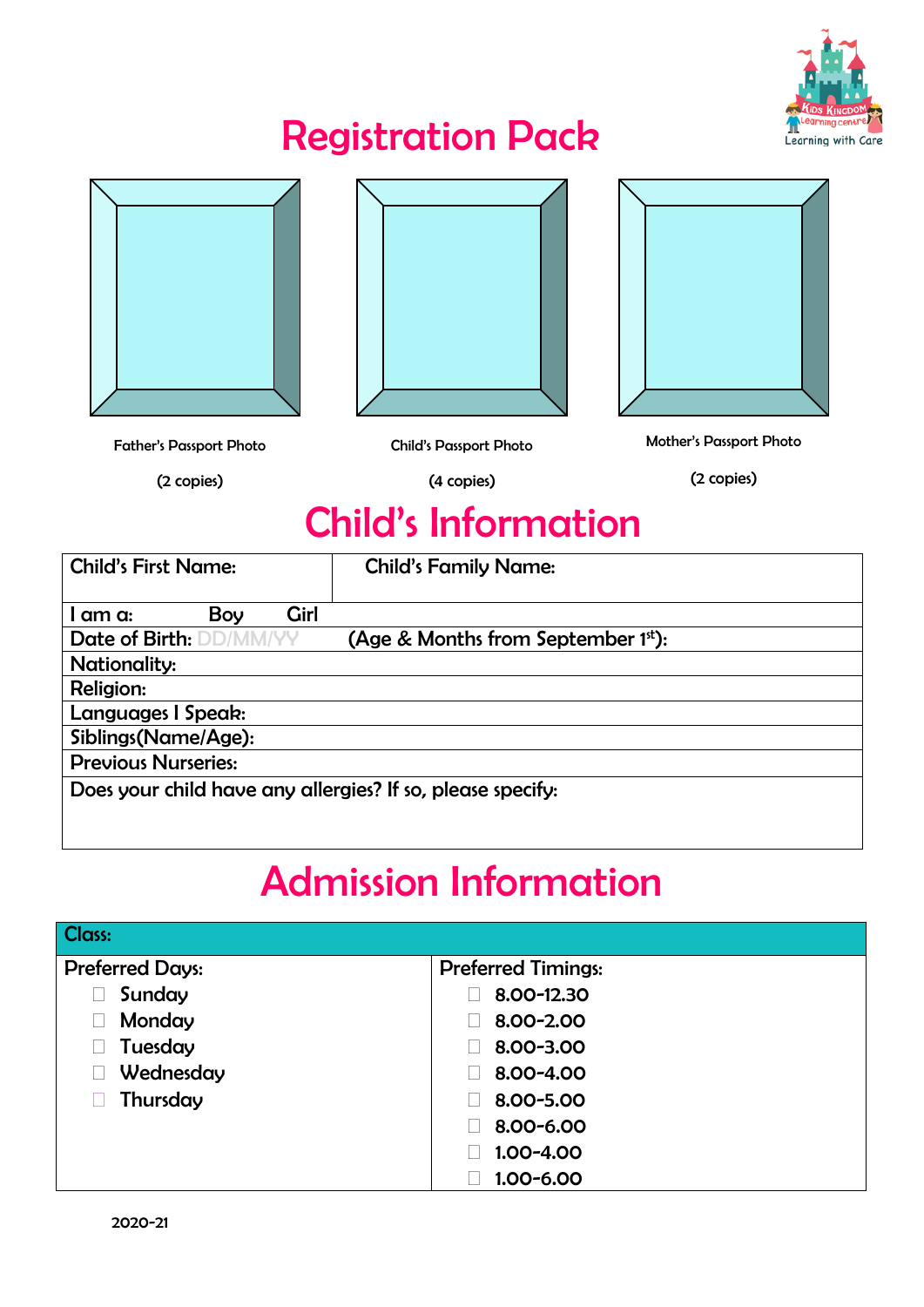

## Family Details

|                      | <b>Mother</b> | Father |
|----------------------|---------------|--------|
| <b>Full Name</b>     |               |        |
|                      |               |        |
|                      |               |        |
| Occupation           |               |        |
|                      |               |        |
| Mobile<br>Number     |               |        |
|                      |               |        |
| <b>Work Number</b>   |               |        |
|                      |               |        |
|                      |               |        |
| Residence<br>Number  |               |        |
|                      |               |        |
|                      |               |        |
| <b>Email Address</b> |               |        |
|                      |               |        |
| Place of Work        |               |        |
|                      |               |        |
| <b>Address</b>       |               |        |
|                      |               |        |

### Emergency Contact (Apart from parent)

I/we authorise the nursery to contact the following persons in case of an emergency:

(Parents are contacted first, if we cannot get hold of you, the below will be contacted)

| Name: | Relationship to child: | <b>Telephone Number:</b> |
|-------|------------------------|--------------------------|
| Name: | Relationship to child: | <b>Telephone Number:</b> |
| Name: | Relationship to child: | <b>Telephone Number:</b> |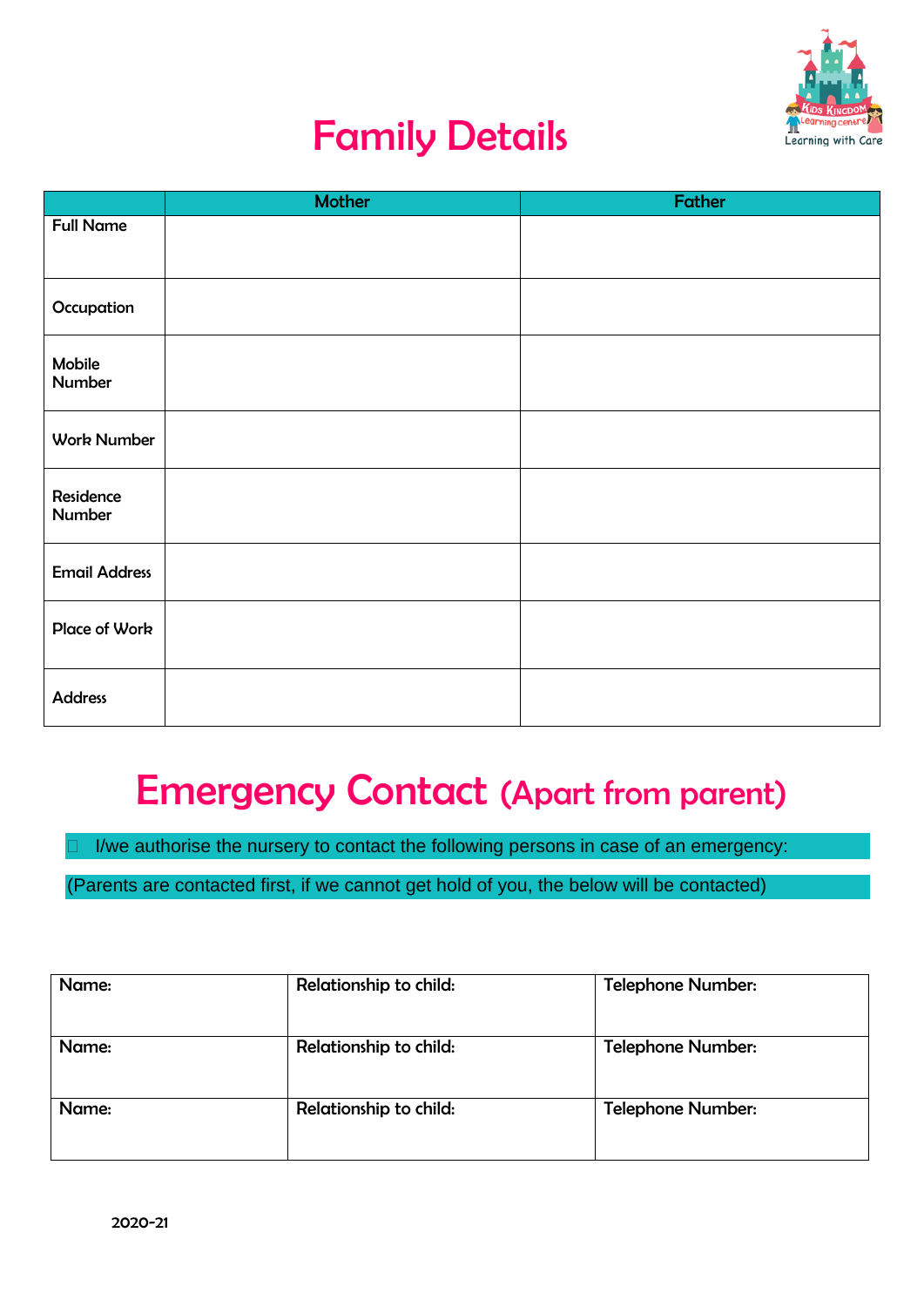

# Allowed to collect (Apart from parent)

Authorised persons to collect my child from nursery – ID Must be provided

(\*Authorised person to collect should not be 60 years or above)

| Name:                    |  |
|--------------------------|--|
|                          |  |
| <b>Relationship to</b>   |  |
| child:                   |  |
|                          |  |
| <b>Telephone Number:</b> |  |
|                          |  |
|                          |  |

| Name:                            |  |
|----------------------------------|--|
| <b>Relationship to</b><br>child: |  |
| Telephone<br>Number:             |  |

| Name:                            |  |
|----------------------------------|--|
| <b>Relationship to</b><br>child: |  |
| Telephone<br>Number:             |  |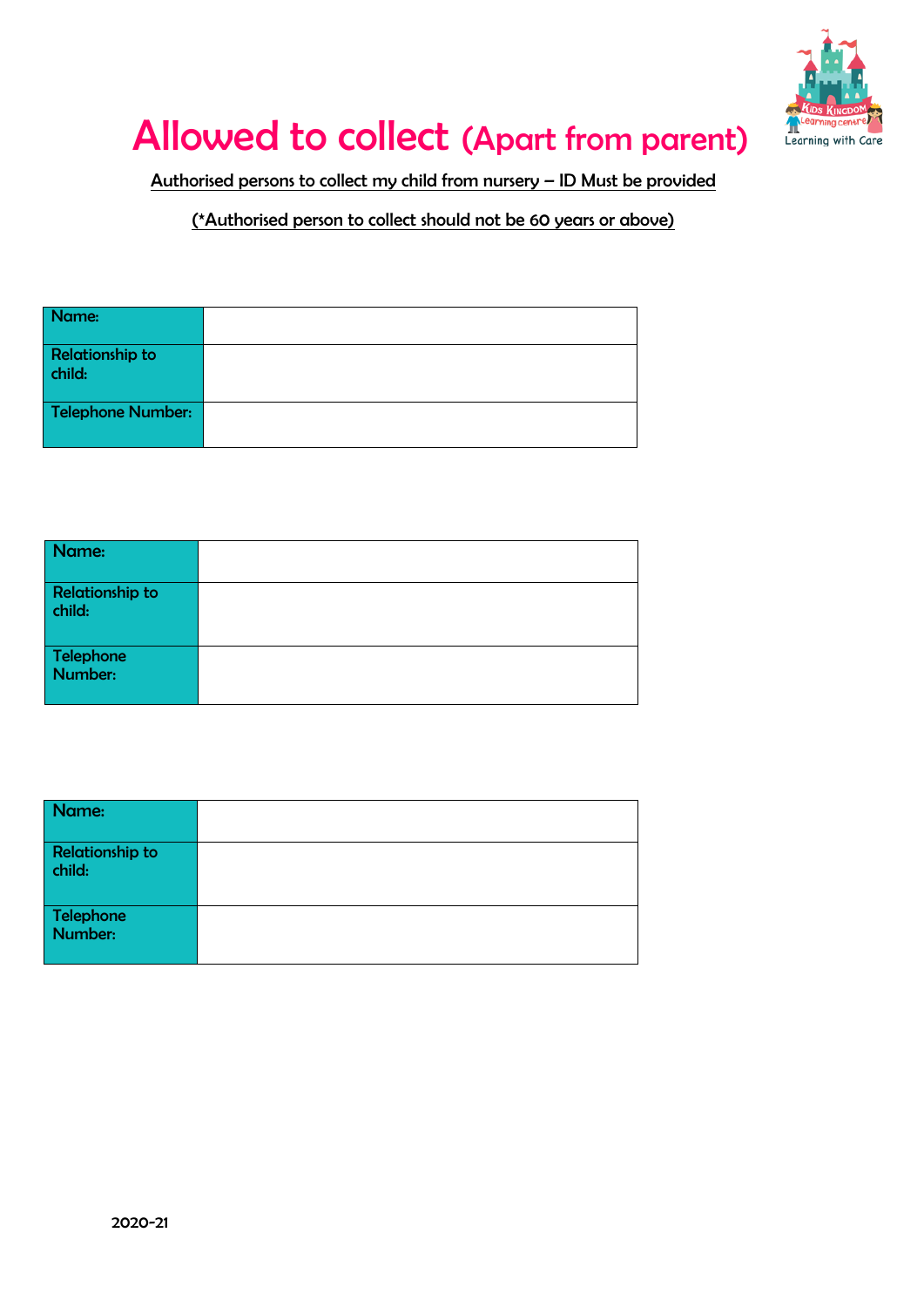

### Getting to know your child

Please help us to get to know your child a little more by providing us with some key information.

| My Name is:                | Nappy Changing / Toileting routine: |
|----------------------------|-------------------------------------|
| I like to be called:       |                                     |
| My Birthday is:            |                                     |
|                            |                                     |
| Special people in my life: |                                     |
|                            | My favourite toy / objects:         |
|                            |                                     |
|                            |                                     |
|                            |                                     |
|                            |                                     |
| When I am happy I like to: | When I am sad I like to:            |
|                            |                                     |
|                            |                                     |
|                            |                                     |

Is there anything else you would like to let us know about you or your family?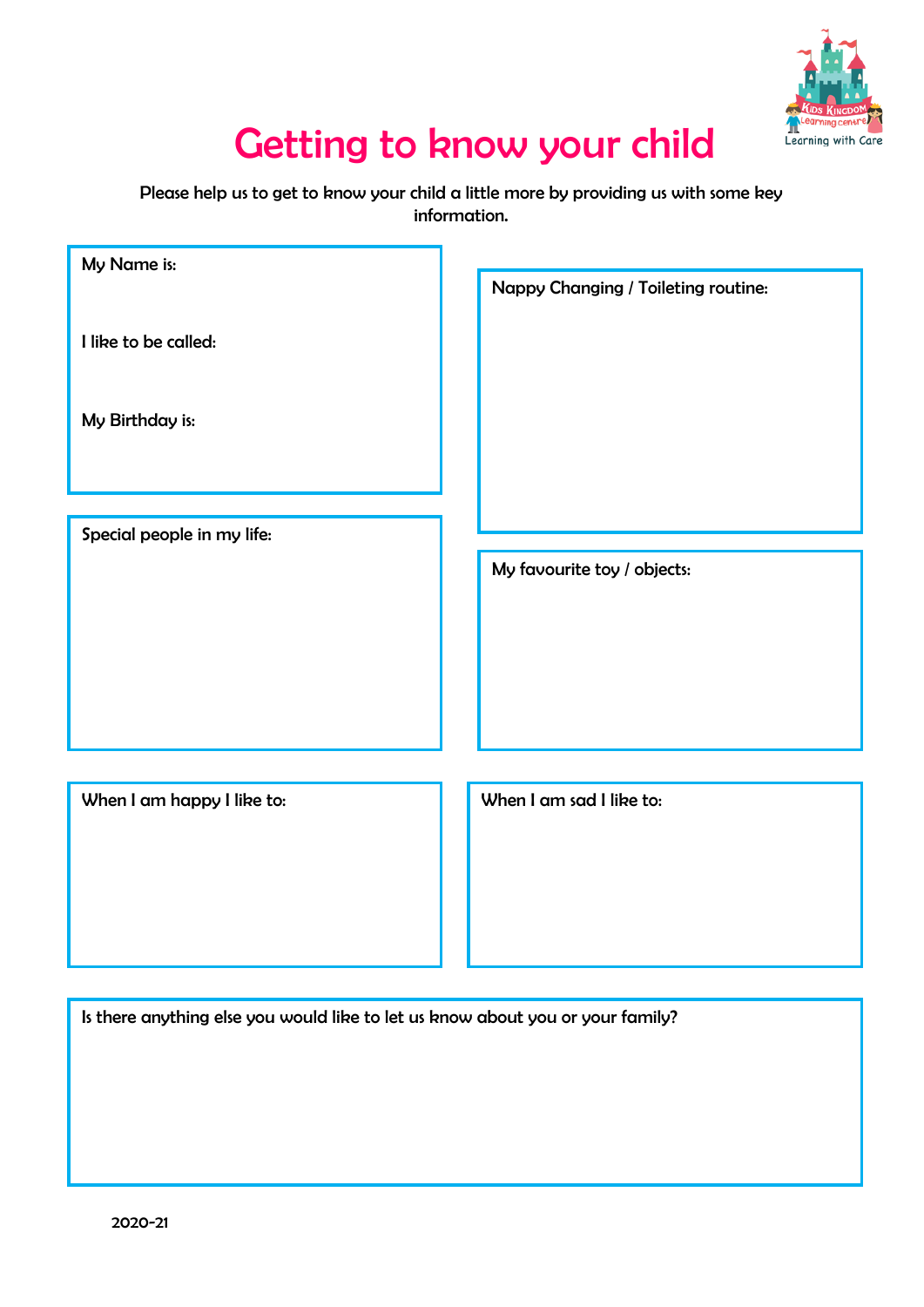

# Photograph & Activity consent form



Do you allow your child to participate in the following activities?

- Child appropriate cooking classes
- Face painting
- $\Box$  Water play (\*please note no child is allowed to swim without an appropriate swimming aid)
- **Nursery Events/Celebrations**
- □ Birthday Parties

During our nursery day, we take photographs/videos for a variety of different purposes, mainly to share your child's experiences with you, the parents.

Please indicate which of the following you give consent to:

- □ KKLC Website
- Nursery Display boards
- KKLC Brochure, flyers and other advertising material
- □ Your child's assessment book, scrapbook, report, observations and similar.

#### 2. Social Media

KKLC Facebook page

3. May we record your child's image on video for observation purposes and in school events or special classroom activities (these videos may be posted on our Facebook page for parent viewing)?

 YES **NO** 

4. Do you agree to your child being photographed or filmed during promotional events?

 YES n NO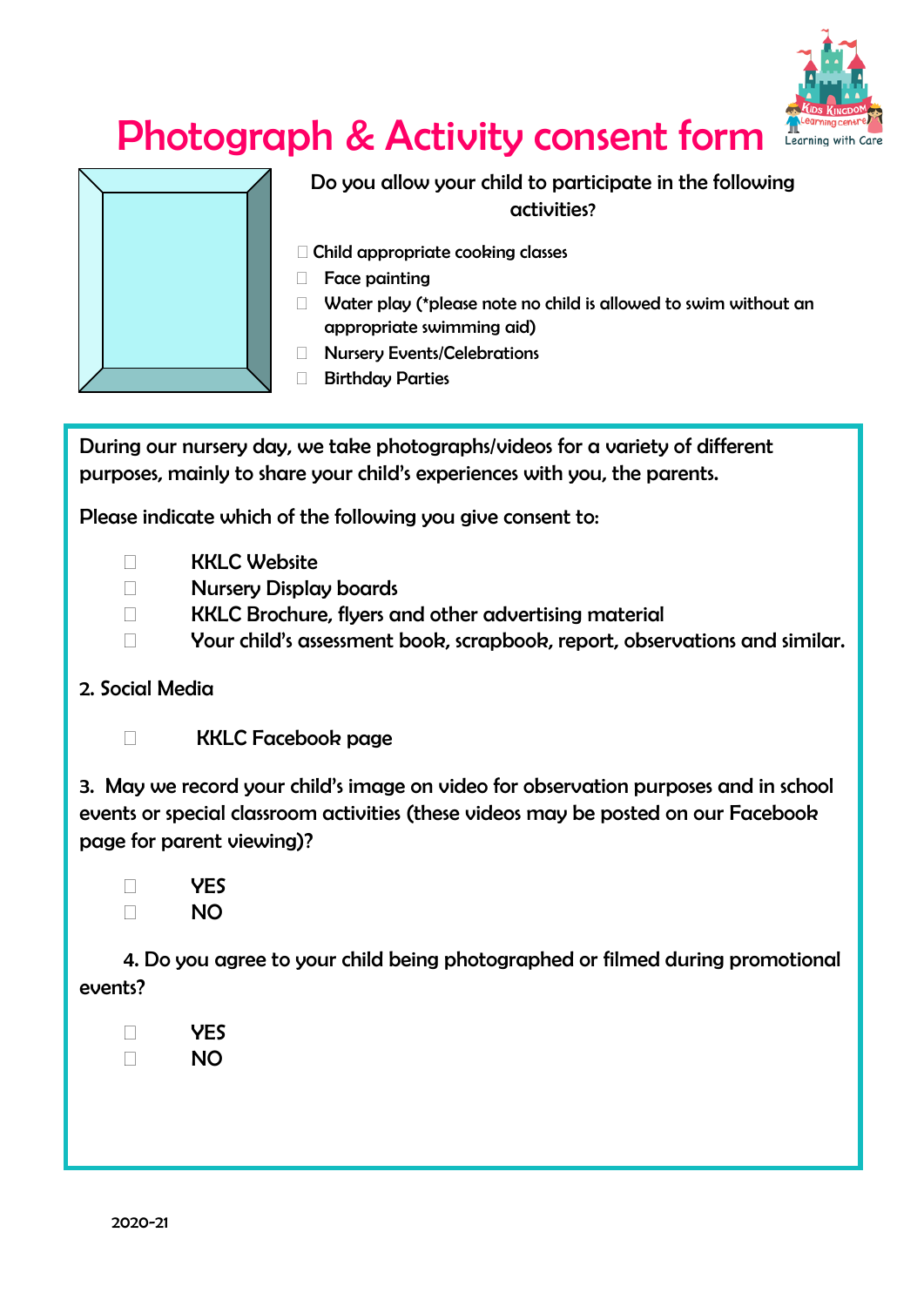

### Medical Agreement

**Please note: This form will be given to the school nurse and filed in the Nursery Clinic.**

#### Examination by Physician

The nursery- contracted physician will perform timely examinations on your child, focusing on general health, growth and well- being.

 $\Box$  I/We agree to allow the nursery physician to examine our child.

#### Emergency Policy

In the event of an emergency, parents will be immediately contacted.

If the Nursery is unable to contact any of the parents the child will receive First Aid by Nursery staff by Nursery staff and if necessary will be transported to the nearest Health Care Facility to receive emergency care and/or First Aid, with the wellbeing of the child as a priority.

 $\Box$  I/We agree to allow the nursery to adopt the above policy in case of any emergency.

#### Sickness and Isolation policy

KKLC aims to provide a safe and healthy learning environment wholly conducive to promotion of healthy practices.

The school Nurse is always on site and is available to discuss your child's health or offer advice or suggestion.

Please note that children who are **unwell or sick will not be allowed** to come into the nursery. In the case that your child becomes unwell at nursery ,the child will be kept in isolation room with the TA from the same bubble. We will call you to come and collect your son/daughter immediately.

#### Non-Prescriptive Medication Policy

The school nurse may feel the need to administer the following medicine/products according to manufacturer/physician's written instructions should it be required. Do you allow the school nurse to administer the following?

- □ Calpol (Panadol for children)
- First Aid ointment

Name:\_\_\_\_\_\_\_\_\_\_\_\_\_\_\_\_\_\_\_\_\_\_\_\_\_\_\_\_\_\_\_\_\_\_\_\_\_\_\_\_\_\_\_Date:\_\_\_\_\_\_\_\_\_\_\_\_\_\_\_\_\_\_\_\_

Signature

2020-21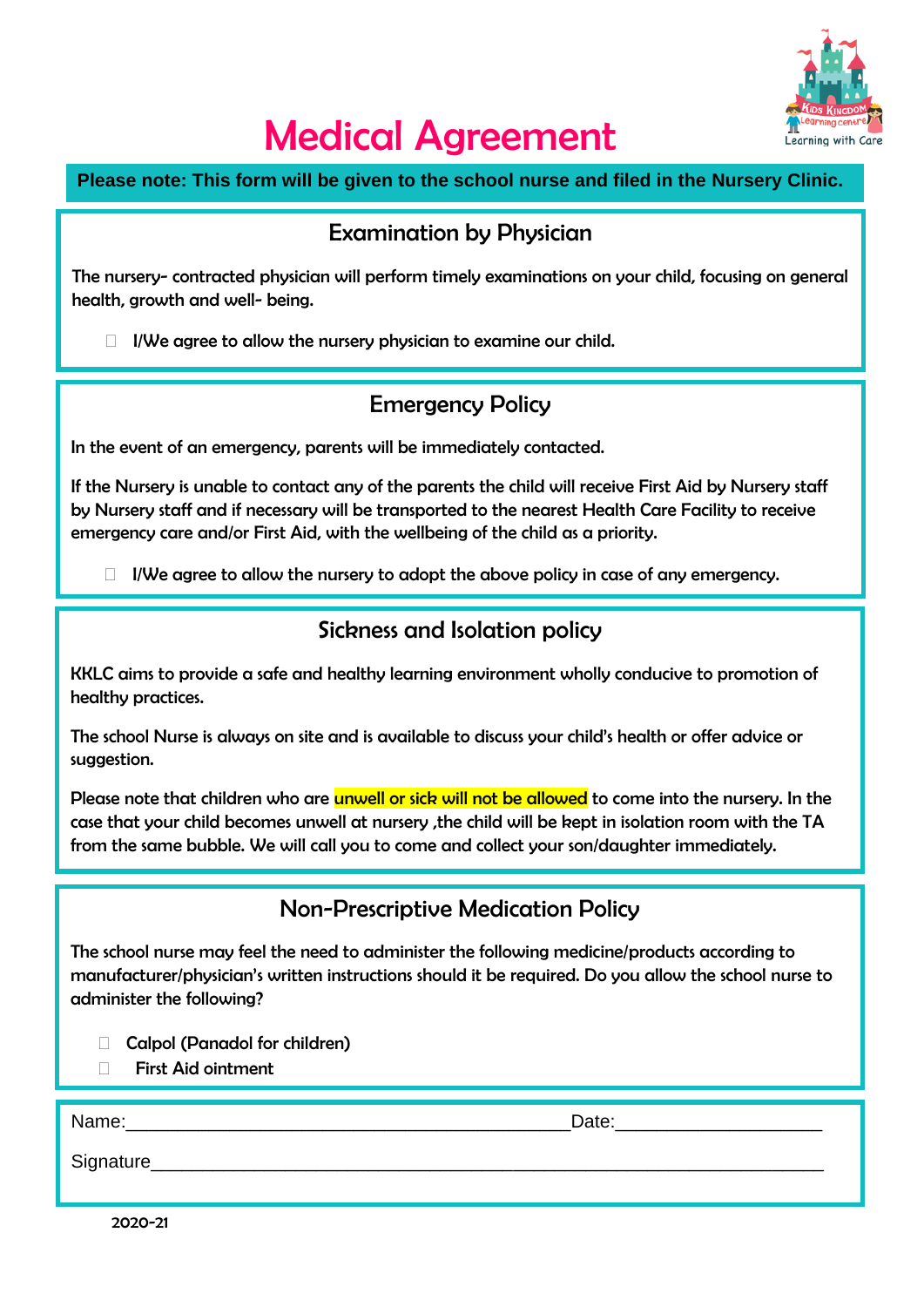

# Medical Consent Form

#### **Please note: This form will be given to the school nurse and filed in the Nursery Clinic.**

| <b>Child's First Name:</b> | <b>Child's Family Name:</b>                             |                            |
|----------------------------|---------------------------------------------------------|----------------------------|
|                            | Do you have concerns over your child's (Please circle): |                            |
| Sight                      | <b>Respiratory Difficulty</b>                           | <b>Behaviour</b>           |
| Hearing                    | Co-ordination                                           | Movement                   |
| Speech/Language            | Toileting                                               | <b>Learning Difficulty</b> |

### Other Information

| Does your child have:                                                        |                     |                                           |
|------------------------------------------------------------------------------|---------------------|-------------------------------------------|
| Food/other allergies                                                         | Any chronic illness | Conditions<br>requiring special attention |
| If yes to any of the above questions, please provide additional information: |                     |                                           |
|                                                                              |                     |                                           |

#### Special Education Needs

Does your child have any Special Educational Needs? If yes, please provide additional information & any documents to support this:

\_\_\_\_\_\_\_\_\_\_\_\_\_\_\_\_\_\_\_\_\_\_\_\_\_\_\_\_\_\_\_\_\_\_\_\_\_\_\_\_\_\_\_\_\_\_\_\_\_\_\_\_\_\_\_\_\_\_\_\_\_\_\_\_\_\_\_\_\_\_\_\_\_\_\_\_\_\_\_\_\_\_\_ \_\_\_\_\_\_\_\_\_\_\_\_\_\_\_\_\_\_\_\_\_\_\_\_\_\_\_\_\_\_\_\_\_\_\_\_\_\_\_\_\_\_\_\_\_\_\_\_\_\_\_\_\_\_\_\_\_\_\_\_\_\_\_\_\_\_\_\_\_\_\_\_\_\_\_\_\_\_\_\_\_\_\_ \_\_\_\_\_\_\_\_\_\_\_\_\_\_\_\_\_\_\_\_\_\_\_\_\_\_\_\_\_\_\_\_\_\_\_\_\_\_\_\_\_\_\_\_\_\_\_\_\_\_\_\_\_\_\_\_\_\_\_\_\_\_\_\_\_\_\_\_\_\_\_\_\_\_\_\_\_\_\_\_\_\_\_

Transp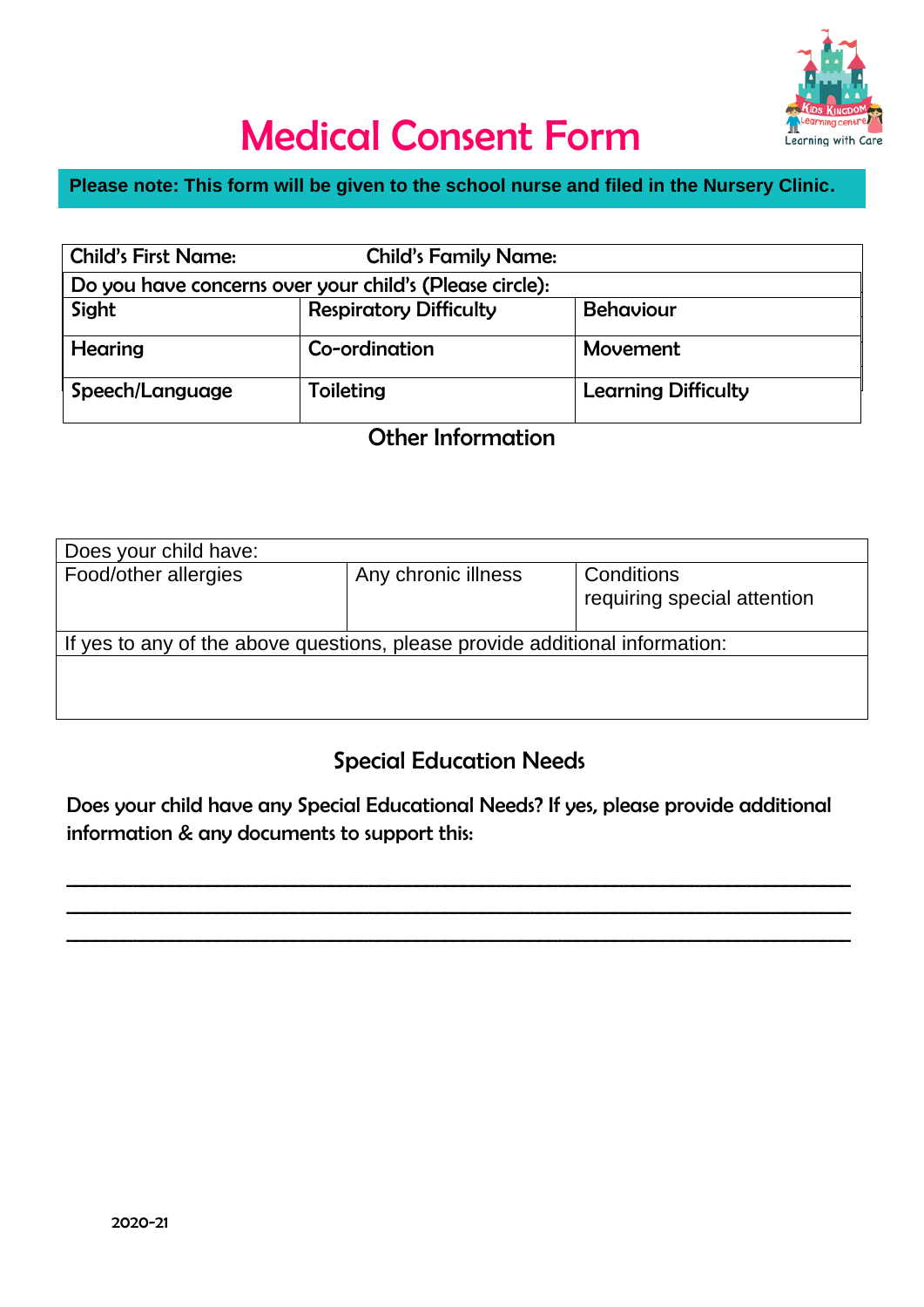

### Transport Form

| <b>Child's First Name:</b> | <b>Child's Family Name:</b> |
|----------------------------|-----------------------------|
| <b>Parents Name:</b>       |                             |
|                            |                             |
| Area (Please tick)         | <b>Residential Address:</b> |
| <b>JVC</b>                 |                             |
| <b>JVT</b>                 |                             |
| <b>Motor City</b>          |                             |
| <b>Sports City</b>         |                             |
| <b>IMPZ</b>                |                             |
| <b>DIP</b>                 |                             |
| <b>Discovery Gardens</b>   |                             |
|                            |                             |

#### Collection from bus

As per the 'allowed to collect form' these people will be authorised to collect your child from the bus. (A photocopy of this form will be given to the bus attendant).

In the event of any changes, I agree to inform the Learning Centre and submit a revised Transport Form.

| Please draw a location map with reference to the closest landmarks:                                            |  |
|----------------------------------------------------------------------------------------------------------------|--|
|                                                                                                                |  |
|                                                                                                                |  |
|                                                                                                                |  |
|                                                                                                                |  |
|                                                                                                                |  |
|                                                                                                                |  |
| Helpful indicators of location:                                                                                |  |
| Road Signs/Street Number/Name: Manual According to the Control of the Control of the Control of the Control of |  |
|                                                                                                                |  |
| Date: Date:                                                                                                    |  |
|                                                                                                                |  |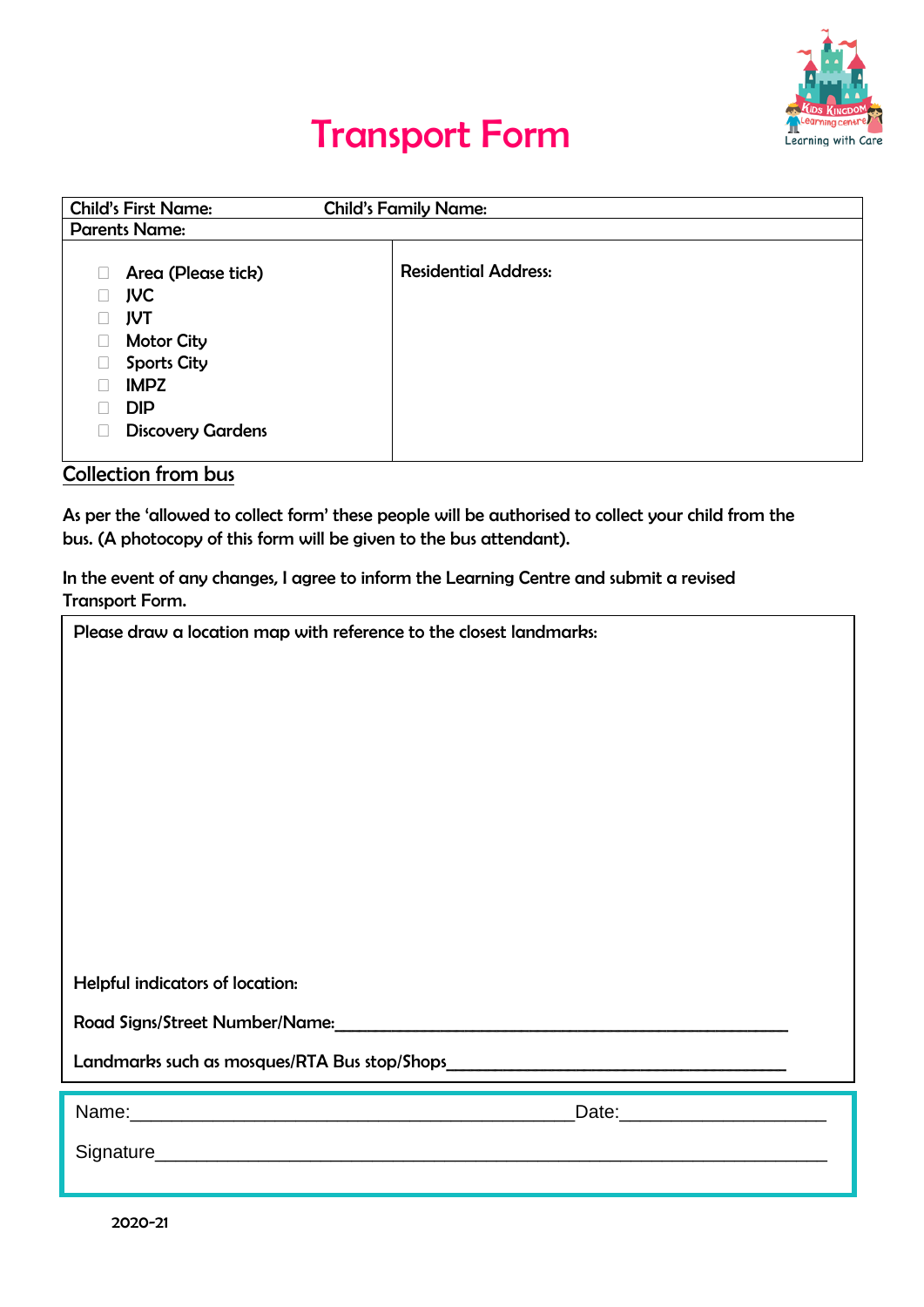

# KKLC Terms and Conditions

- 1. Registration fee will be charged one time only and is non-refundable
- 2. Medical Fee is due once a year
- 3. AED 1000 will be charged for a withdrawal of the child prior to Academic Year commencing. Remainder of the fees will be refundable.
- 4. All fees are non refundable .
- 5. If the centre has to close down due to any COVID reasons such as lockdown or a positive case ,there will be no refund or adjustments for the paid fees during the time of closure.
- 6. Term fee is due upon registration or at the beginning of each term in full.
- 7. Medical fees are due upon registration and every year after that.
- 8. All fees can be paid in cash, cheque or with a credit card. Preferable mode of payment is credit card or online to avoid contact.
- 9. Credit card payments are non-refundable.
- 10. Term fee will be paid in full or in instalments with post-dated cheques only.
- 11. All Post-Dated Cheques must be dated 1st of the month.
- 12. Returned cheques will be charged AED 200.
- 13. Term fee will be pro-rated after Term has been in progress for over 2 weeks.
- 14. Term Fee pro-rata basis will be by weeks remaining of the term.<br>15. Discounted yearly fee must be paid in full upon registration
- Discounted yearly fee must be paid in full upon registration
- 16. Discounted yearly fee will not be pro-rated if child leaves in the middle of the year.
- 17. Parents will be responsible to pay the full fees calculated from the beginning of the Academic Year
- 18. Partial Term fee will be refunded after a one month notice is given and served in KKLC.
- 19. If parents are not able to give one month's notice, one month's fee will be deducted prior to refund
- 20. Siblings get a 10 % discount on all Term Fees. Fees such as camps and transportation are not discount
- 21. Sibling gets an additional 10% discount on the discounted Yearly Fee.
- 22. Parent who referred a friend whose child joins us for a full term will get an AED 250 discount of the upcoming term.
- 23. Following documents must be submitted prior to starting date:
- Passport and Visa Copy for the child and both parents
- Emirates ID Copy for the child both parents
- Copy of the vaccination records
- Copy of Birth Certificate
- 4 passport photos of the child
- 2 passport photos of each parent
- 24. No refunds will be given for holidays, sickness of the child, or sudden closures out of control of KKLC.
- 25. Transportation fee will be added to the Term fees, based on the number of months.
- 26. During Ramadan period, the timings will change but the fee structure will remain the same, if a child usually attends until 6pm, they will be charged the 3pm fees.
- 27. Additional charges apply for the early drop off and late pick up of the child.
- 28. KKLC highly discourages parents to come after closing time. AED 50 will be charged for every 10 minutes started after 6pm.
- 29. The fees are non-transferable.
- 30. Children and parents are discouraged to bring valuable items into the nursery. KKLC will not be responsible for any accidental loss or damage.
- 31. Registration is subject to re-evaluation by KKLC if and when required. The decision of the management is final and will be in best interest of the children within its care.
- 32. Monthly payments which include term and camp fees need to be paid in 10 PDC dated September 1st until June 1st. Admissions joining after September 30th will have their fees pro-rated.
- 33. KKLC reserves the right to add, modify and/or amend the fee structure, policies and procedures from time to time at its absolute discretion.
- 34. 1 Security cheque is mandatory for all parents who pay the monthly fee option.
	- 1) Total of one month fees
	- 2) Not dated

3) Returned once 30 days notice is given for withdrawal.

**THIS APPLIES TO ALL MONTHLY PAYMENTS**

35. 30 DAYS NOTICE IS REQUIRED PRIOR TO WITHDRAWAL FROM KKLC - if we do not have prior notice, fees as per the registration details will apply and the outstanding amount will be calculated on the basis of the admission you originally signed up for.

#### I have received a copy of the prospectus and pricing documents and agree to the conditions contained in them:

Name:\_\_\_\_\_\_\_\_\_\_\_\_\_\_\_\_\_\_\_\_\_\_\_\_\_\_\_\_\_\_\_\_\_\_\_\_\_\_\_\_\_\_\_Date:\_\_\_\_\_\_\_\_\_\_\_\_\_\_\_\_\_\_\_\_ Signature\_\_\_\_\_\_\_\_\_\_\_\_\_\_\_\_\_\_\_\_\_\_\_\_\_\_\_\_\_\_\_\_\_\_\_\_\_\_\_\_\_\_\_\_\_\_\_\_\_\_\_\_\_\_\_\_\_\_\_\_\_\_\_\_\_

2020-21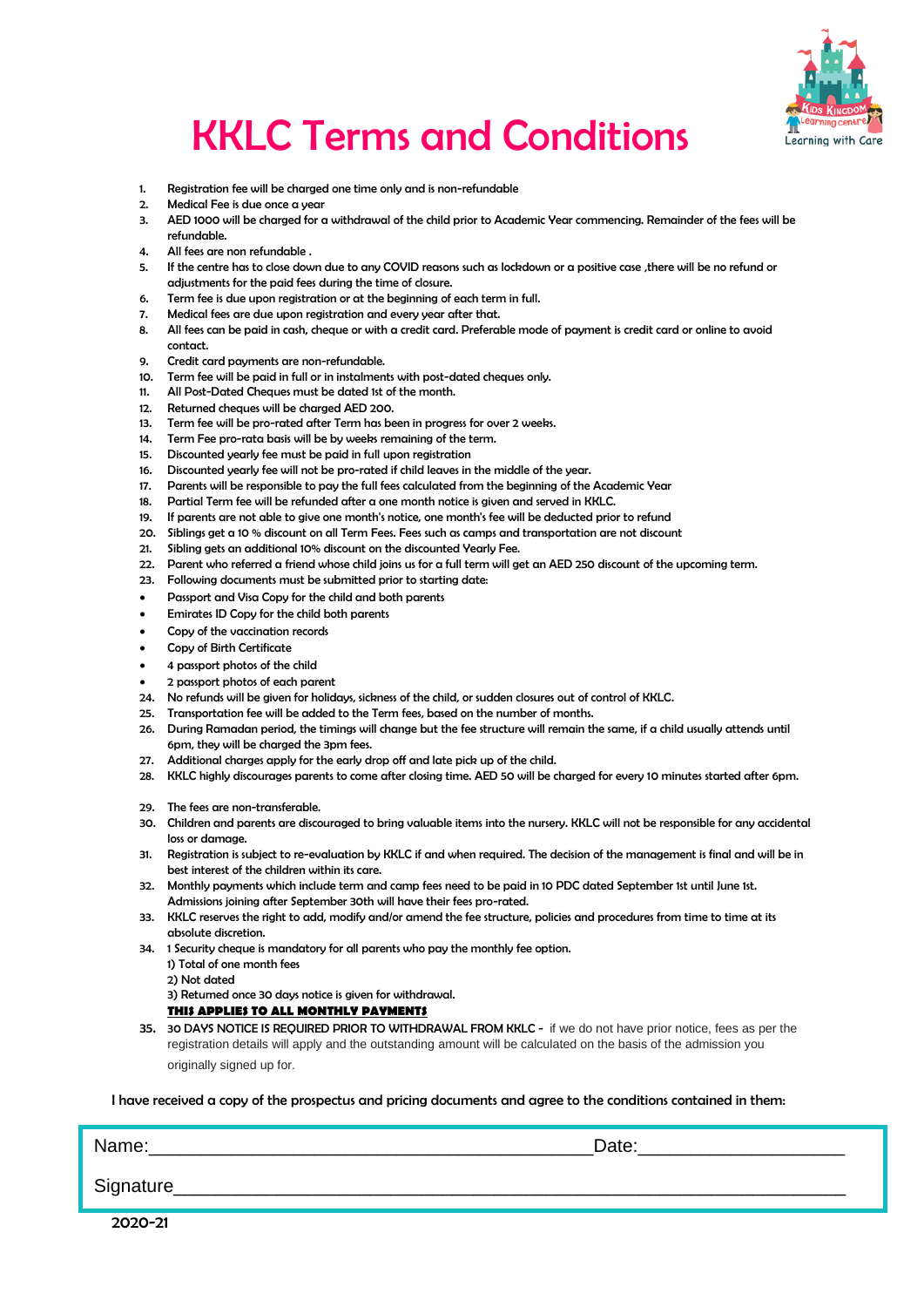

# Declaration Form

I/We hereby agree that Kids Kingdom Learning Centre, any members of its staff, supervisors, teachers, assistants, volunteers, helpers or owners of the Centre have no responsibility of whatsoever nature in respect of bodily injury to our child under any on these circumstances:

- 1. Prior to actual delivery of our child into the custody of the said teachers or officials inside Kids Kingdom Learning Centre or after our child has been collected from Kids Kingdom Learning Centre by us or a person authorize by us to do so on a normal Nursery Day; or
- 2. Whist in Kids Kingdom Learning Centre before or after the official Kids Kingdom Learning Centre timings; or
- 3. At any time, unless our child is in the direct custody or control of the said teachers, or on a recognize Kids Kingdom Learning Centre outing or Kids Kingdom Learning Centre's function arranged by Kids Kingdom Learning Centre; or
- 4. Unless the injury is caused by or resulting from:
	- a. The neglectful act or omission of any employee, teacher or other person or person authorized to act for or on behalf of the Kids Kingdom Learning Centre.
	- b. Any defect on the premises of Kids Kingdom Learning Centre.

In Addition, I agree:

- 5. To indemnity and keep indemnified Kids Kingdom Learning Centre and its staff, supervisors, teachers', assistants or manager, or volunteers or helpers or owners, absolutely harmless fully and effective indemnified against all actions,claims,liabilities,damages,expenses,costs,charges,fees(including medical, judicial, and attorney's fees) what so ever, which are in respect of any amounts which Kids Kingdom Learning Centre may pay, in respect of medical or other expenses arising from accidental bodily injury to our child other than as a set out in 4.
- 6. To indemnify and keep indemnified Kids Kingdoms Learning Centre in respect of any loss or damage to property belonging to or in the custody or control of Kids Kingdom Learning Centre caused by our child.

I/ We, lawful parents or guardian of the child hereby accepts and agree that in case of an accident or injury occurring to or virus/diseases being contracted by the child, the Director, Nursery Manager, teacher, Nurse or any persons in charge of Kids Kingdom Learning Centre, shall have full authority to take the necessary decisions to ensure appropriate emergency medical treatment of my child by the Nursery Nurse of if necessary at a hospital/clinic, if cannot be reached at the emergency numbers.

| nm ص<br>_____ |  |
|---------------|--|
|               |  |

Signature\_\_\_\_\_\_\_\_\_\_\_\_\_\_\_\_\_\_\_\_\_\_\_\_\_\_\_\_\_\_\_\_\_\_\_\_\_\_\_\_\_\_\_\_\_\_\_\_\_\_\_\_\_\_\_\_\_\_\_\_\_\_\_\_\_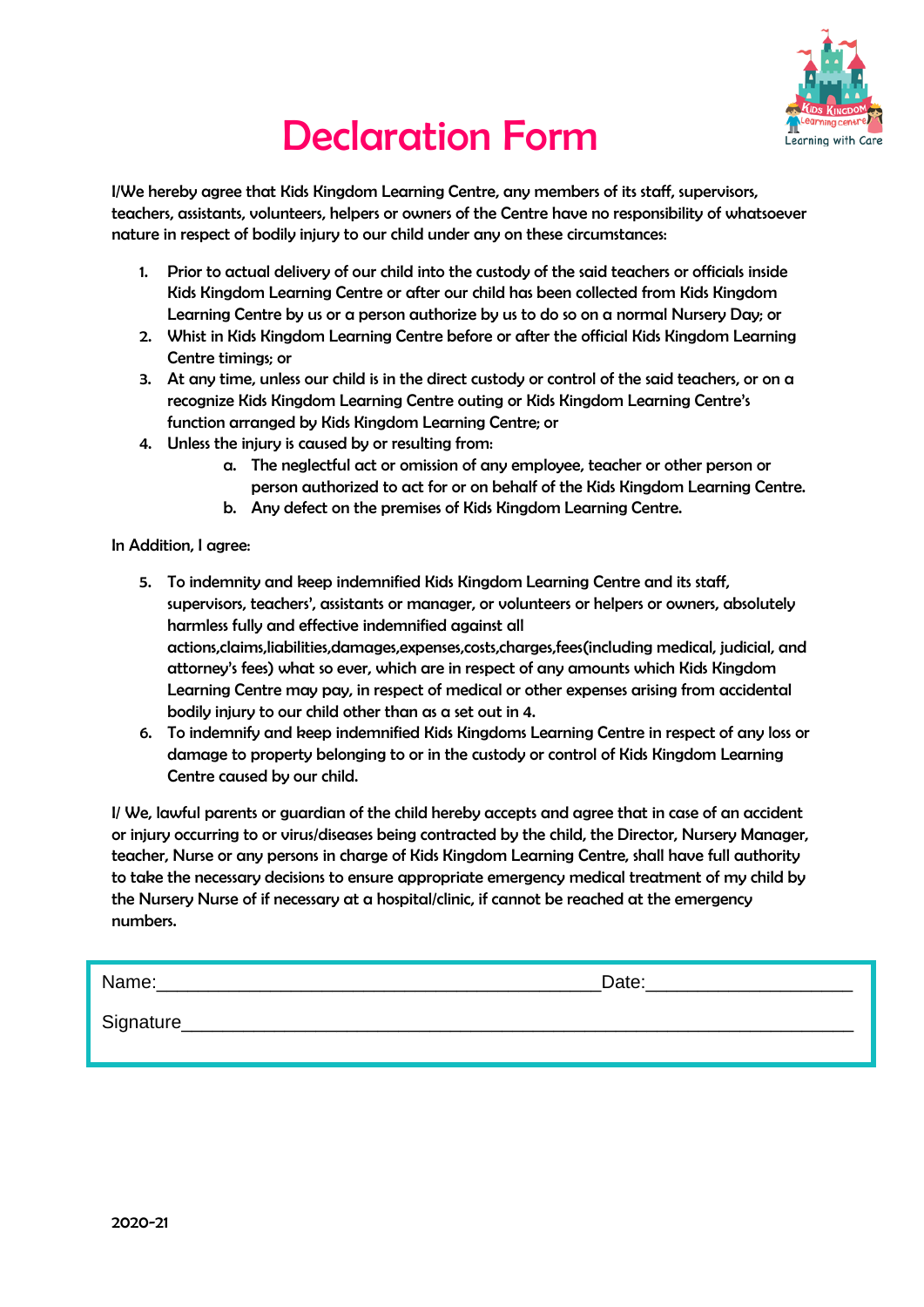

# Explanation of Fees

Our fees (termly and monthly) are split from a 10 month amount. We have made payments easier for parents by splitting this amount into termly and monthly instalments. By paying fees monthly you are paying the term fee split into 3 or 4 payments per term. We also ask upon admission to hand over a security cheque, which secures your space here with us and we kindly ask that if you leave, that a months' notice is given prior to your child's departure.

Once your child has joined, our staff will create a learning journey, assessments and observations based on their progress and development here at KKLC this is handed over to every parents when you leave the setting.

When you register at Kids Kingdom, you are reserving a space for your child which will not be filled by anyone else. If you decide to pull your child out of the setting for a month without notice, your space will be given to another child and parents coming back will be required to pay re-registration upon arrival back at the setting. Re-registration for our regular morning session is AED 750, and afternoon session is AED 750.

No refunds will be given for holidays, sickness of the child, or sudden closures out of control of KKLC.

If you have any questions regarding the above information, please feel free to contact the centre.

| I have read and understood the above 'explanation of fees':                                                                                                                                                                    |       |
|--------------------------------------------------------------------------------------------------------------------------------------------------------------------------------------------------------------------------------|-------|
| Name: when the contract of the contract of the contract of the contract of the contract of the contract of the contract of the contract of the contract of the contract of the contract of the contract of the contract of the | Date: |
| Signature_                                                                                                                                                                                                                     |       |